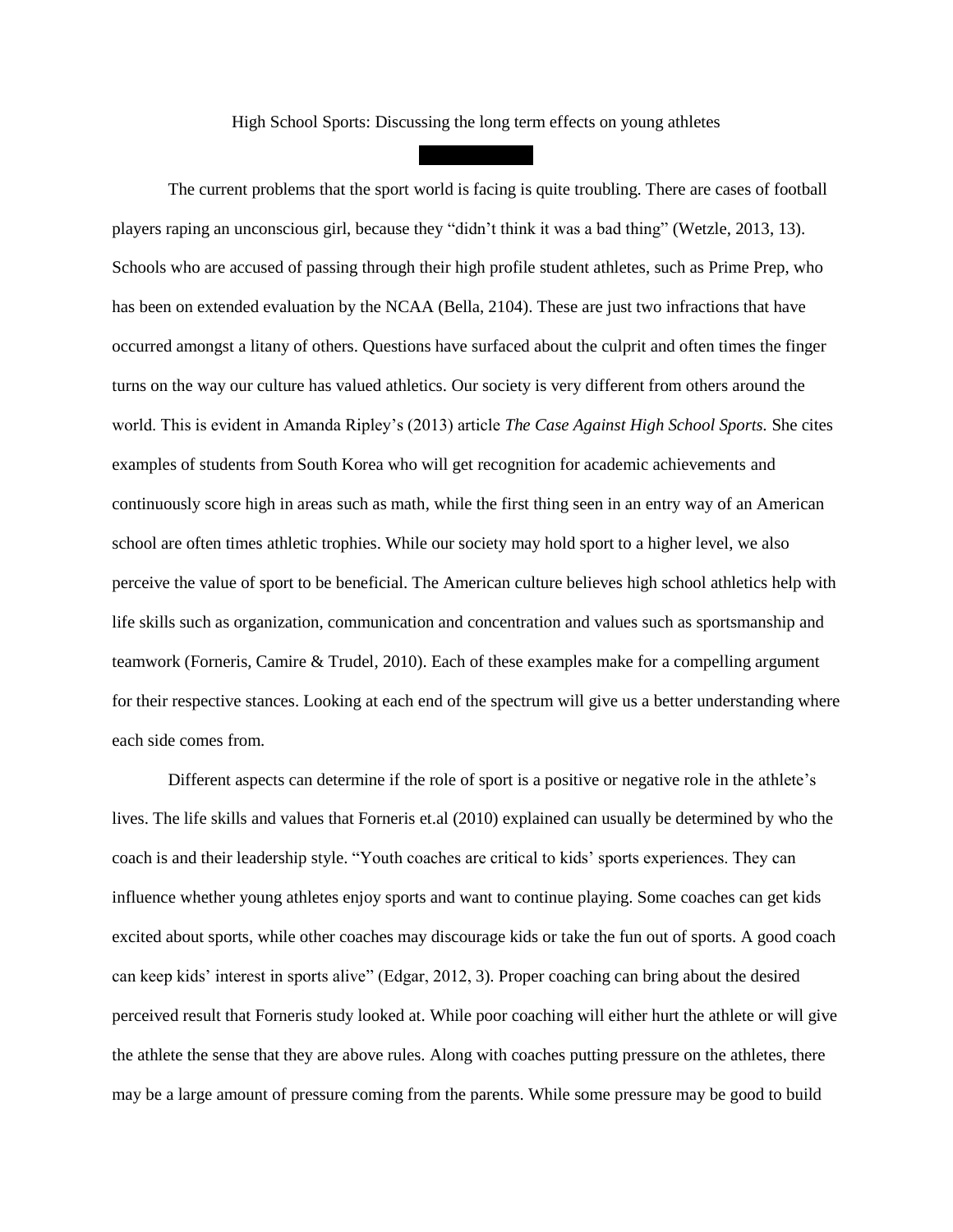skills that Forneris (2010) laid out, putting pressure on a young athlete like Dylan Moses experienced may not be healthy. University football teams have taken recruiting to a whole new level by giving a scholarship to a 14 year old, in Moses (Valkenburg, 2013). Getting a scholarship offer that young would seem to have no beneficial value. According to the National Collegiate Athletic Association (NCAA) website a National Letter of Intent (LOI) can only be signed by seniors in high school. Therefore, a university has the right to pull that scholarship offer up until the LOI is signed (NCAA.org, 2014). This can be for any number of reasons, including injury, which is what happened to Mario Mathis. The student athlete from Georgia had committed to the University of Mississippi. He tore his anterior cruciate ligament (ACL) and his scholarship, which he had not signed a LOI for, was pulled (Carvell, 2012). Situations like this allow for a tremendous amount of pressure to be put on a young athlete. Putting this sort of pressure to perform at a high level on a young 14 year old is detrimental to their development.

Coming from a high school background, allows for some knowledge of some areas that may help and hinder the athletes. One area was discussed in Prime Prep, which is a charter school that is able to get top athletes to go to their school (Bella, 2014). These schools are typically required to adhere to a higher standard of education in terms of grade point average (GPA) and test scores. The stigma that has attached itself to some charter schools is that the school wants to create athletes and not students (Bella, 2013). There are two Kansas City based Catholic schools, St. Thomas Aquinas and St. James Academy. Years of coaching against these teams allowed the area to see that they were pulling in students from other schools in the area that had exceptional abilities on the mat. This type of recruiting at the high school level is, once again, detrimental to the athlete and their understanding of where their attention should be spent. There could be an argument that by allowing these schools to bring in out of district students would give the student –athlete the chance to get an education they otherwise would not have.

One of the biggest arguments for sport is that it keeps kids off of drugs and out of trouble. Psychology Today, a psychological website that will post study findings, released an article in 2002 discussing the perceived "dream" that youth in sports do not partake in recreational drug use as often (Martin, 2002). The findings showed that at a young age, 13-years old, athletes were less likely, 8% to try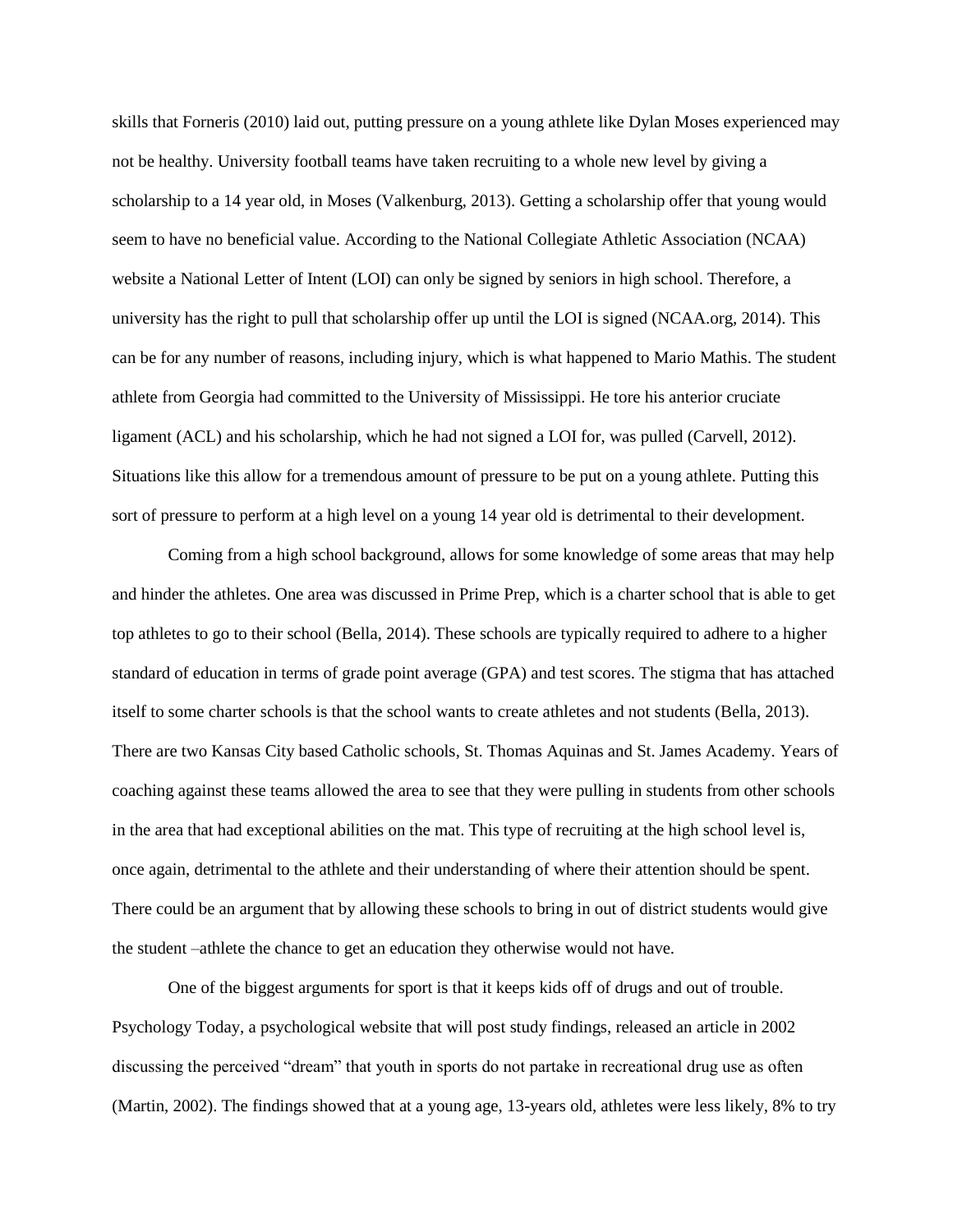drugs or alcohol compared to their non-sport peers, 27%. Once these athletes reached the high school age the gap was much smaller, and in some cases the drug use and delinquency was actually higher (Martin, 2002). While this argument may have been strong in the past or even for our younger athletes, the current situation may call for a change in tactics. Sports might help the star athletes realize they want to keep clean to obtain the scholarship. The younger and less talented athletes may just be given the perfect avenue to find these drugs.

There are obviously many changes that would need to occur in order for sports to survive at the high school level. Schools such as Premont High in Texas have set the stage on what removing sports can do for a school. Jumping in passing grades from 50% to 80% of the students (Ripley, 2013). By making sports a reward and not a right, Premont has shown that academics must come first. With that being said, sports can play the positive role in a student's lives. There will need to be stricter guidelines to ensure that the students are gaining the valuable lessons from the sport and not being engineered into a sport only "student". For example, to stop universities from creating a pressure cooker for students to navigate through, the NCAA should dictate that offers can only be extended to juniors in high school. This would allow players to develop both physically and mentally. The coaching aspect has been an age old discussion that will be difficult to dissipate. Creating stricter requirements would filter out the coaches who are not qualified or may be a bad fit. While coaching, the administration never, not once, came into the mat room to check in on how practice was being conducted. This should be a weekly assessment and it should occur at random times to keep the coaches from bullying the players. Dan Wetzle (2013) discussed how the teenage culture of weak ethics, alcohol abuse and the athletes operating above the school law has opened our society's eyes to the problem at hand. While sports have been an outlet for many teens it has become a deterrent to academics and disservice in values and life skills in some cases. There may need to be a major overhaul in high school sports. Premont may have started a new trend that may need to be implemented on a large scale. Our society may need to kill high school sports in order to save them.